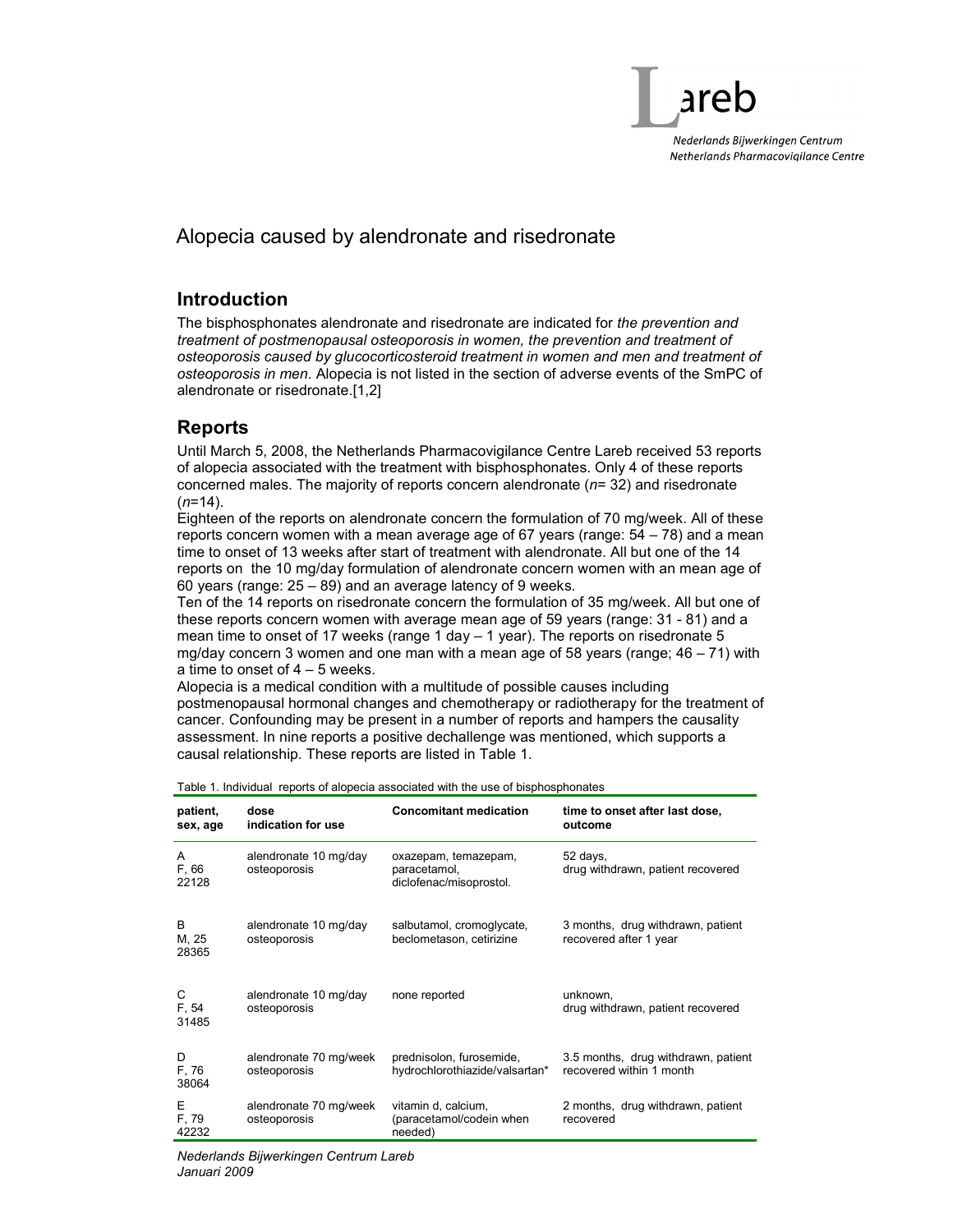

| patient.<br>sex, age | dose<br>indication for use             | <b>Concomitant medication</b> | time to onset after last dose,<br>outcome       |
|----------------------|----------------------------------------|-------------------------------|-------------------------------------------------|
| F<br>F, 72<br>47974  | alendronate 70 mgweek<br>osteoporosis  | none reported                 | unknown,<br>drug withdrawn, patient recovered   |
| G<br>F, unk<br>55469 | alendronate 10 mg/day<br>osteoporosis  | none reported                 | 31 days,<br>drug withdrawn, patient recovered   |
| н<br>F, 53<br>61225  | risedronate 35 mg/week<br>osteoporosis | none reported                 | 1.5 years,<br>drug withdrawn, patient recovered |
| M, 54<br>71860       | risedronate 5 mg/day<br>osteoporosis   | none reported                 | days,<br>drug withdrawn, patient recovered      |

Alendronate and risedronate are available in formulations for daily and weekly administration. Higher peak plasma levels in the formulation for weekly dosage might influence the occurrence of alopecia. Although both daily and weekly formulations are involved, the distribution does not allow conclusions on the relevance of the formulation of alendronate or risedronate for the occurrence of alopecia.

#### Other sources of information

#### SmPC

In the Dutch SmPC of etidronate disodium 400mg with calcium carbonate 1250 mg (Didrokit® ) alopecia is listed as a rarely occurring side effect. [3] Of products containing ibandronate alopecia is listed as a rarely occurring side effect in the SmPC of Bondronat® but not in the SmPC of Bonviva® or Bondenza®. [4 – 6] Alopecia is not listed in the Dutch SmPCs of any of other the bisphosphonate containing products.[7-9] In the US SmPCs of etidronate disodium (Didronel<sup>®</sup>) [10], of pamidronate (Aredia<sup>®</sup>) [11] and of zoledronate (Zometa® ) [12] alopecia is mentioned as an adverse reaction.

## **Literature**

Scarce reports on alopecia caused by bisphosphonates could be retrieved from Medline. In a Czech report 2 cases of transient alopecia during treatment with pamidronate are described. [13]

## Mechanism

The exact mechanism of bisphosphonate induced alopecia is unknown. A hypothetical mechanism can possibly be deduced from the enzymatic pathway with which the majority of bisphosphonates interfere by blocking an enzyme.

Cholesterol is a structural constituent of human scalp hair. This cholesterol is partly absorbed and partly synthetised in hair follicles through the HmG-CoA-reductase pathway, which is also known as the mevalonate pathway.[14] Nitrogenous bisphosphonates [alendronate, risedronate, ibandronate, pamidronate, zoledronate] act on bone metabolism by binding and blocking the enzyme farnesyl diphosphate synthase (FPPS) in this HMG-CoA reductase pathway. [15] Statins are another class of drugs that inhibit the HMG-CoA reductase pathway by inhibiting HMG-CoA. Alopecia is an adverse drug reaction which is labeled for all statins.

Nederlands Bijwerkingen Centrum Lareb Januari 2009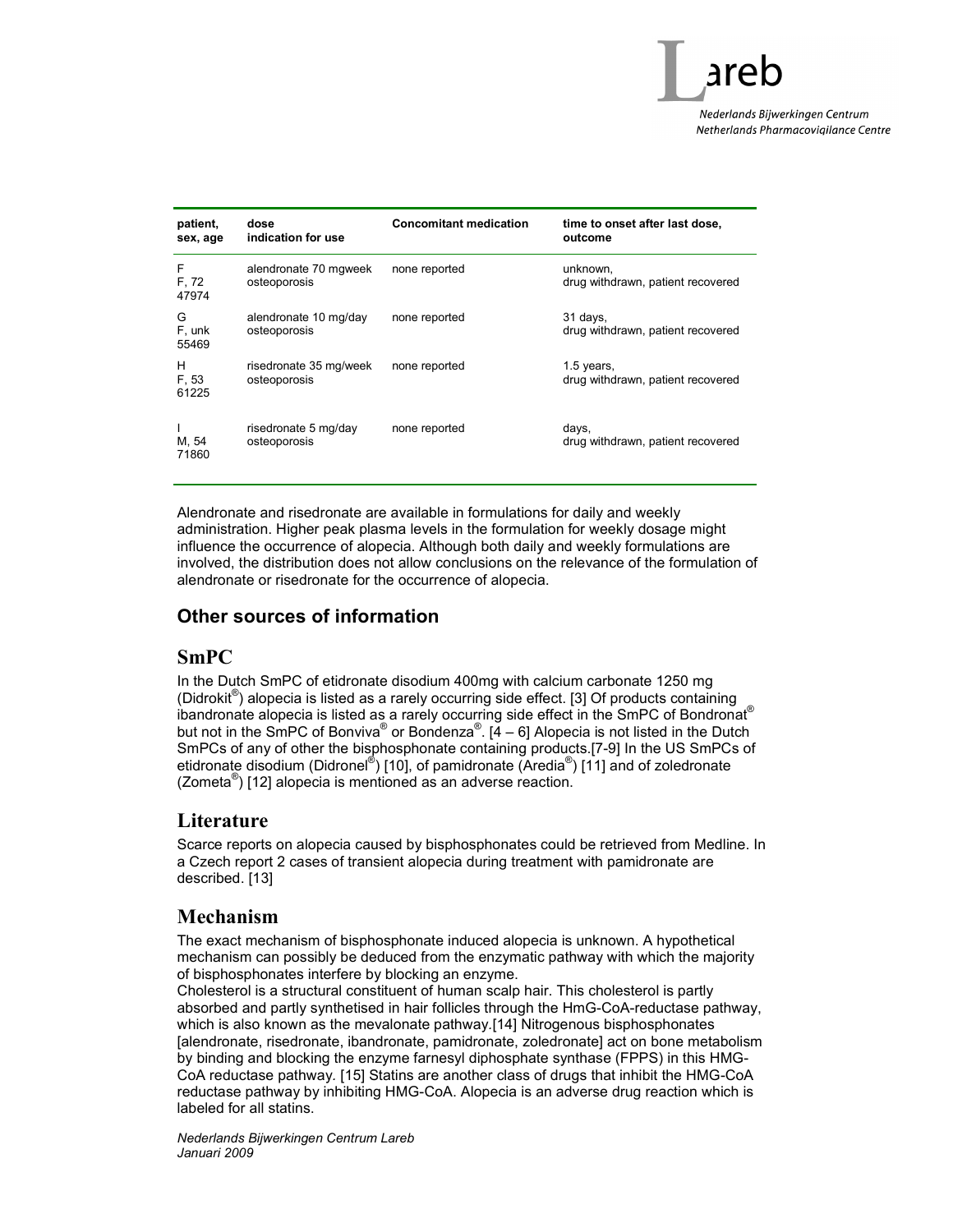

## Databases

Alopecia is disproportionally associated with alendronate and risedronate in both the Lareb database and in the database of the WHO.

Table 2. Number of reports and RORs of alopecia associated with the use of bisphosphonates in the Lareb database

|                          | Lareb | Bisphosphonates Reports RoR (CI min-max)<br>Lareb |
|--------------------------|-------|---------------------------------------------------|
| alendronate <sup>1</sup> | 32    | $3.9$ [2.7 - 5.7]                                 |
| risedronate              | 14    | $6.9$ [3.9 - 12.]                                 |
| etidronate <sup>2</sup>  | 3     | $2.8$ [0.9 - 8.8]                                 |
| ibandronate              | 2     | $\overline{\mathbf{3}}$                           |
| pamidronate              | 1     | - 3                                               |
| clonodrate               | 1     | 3                                                 |

1 two reports on alendonate 70 mg with colecalciferol 2800 IE [16]

 $2$  all 3 reports on etidronate 400 mg with calcium [17]

<sup>3</sup> RoR was not estimated due to small numbers

Table 3. Number of reports of alopecia associated with the use of alendronate and risedronate in the WHO database

|             | 1996 | 1997 | 1998 | 1999 | 2000 | 2001 | 2002 | 2003 | 2004 | 2005 | 2006 | 2007 | 2008 |
|-------------|------|------|------|------|------|------|------|------|------|------|------|------|------|
| alendronate |      |      | 6    | 12   | 65   | 29   | 5    |      | 13   | 14   | 14   |      |      |
| risedronate |      |      |      |      | 0    | 0    |      | 0    |      |      |      |      |      |

## Prescription data

Table 4. Use of bisphosphonates in the Netherlands, number of consumers

|             | 2002   | 2003   | 2004    | 2005    | 2006    |  |
|-------------|--------|--------|---------|---------|---------|--|
| clodronate  | 3,820  | 3,868  | 3.550   | 3.340   | 3,417   |  |
| pamidronate | 3      | 4      | ٠       | ٠.      |         |  |
| alendronate | 76,655 | 92.219 | 109.490 | 126,110 | 147,330 |  |
| tiludronate | 50     | 36     | 29      | 34      | 17      |  |
| ibandronate | ٠      | ٠      | ٠       | 362     | 4,885   |  |
| zoledronate | ٠.     | ٠      | ٠       | 50      | 279     |  |
| risedronate | 14,635 | 29,823 | 46.577  | 52.856  | 60,089  |  |

## **Discussion**

Lareb received 53 reports of alopecia associated with the treatment with bisphosphonates. In the Lareb database alopecia is disproportionaly associated with alendronate and risedronate, the two most frequently prescribed bisphosphonates in the Netherlands. The majority of reports (n= 46) concern alendronate ( $n=$  32) and risedronate ( $n=$  14). In 9 of the 53 reports a positive dechallenge was reported which supports a causal relationship independent of possible confounding. The reports to Lareb do not allow for qualitative differentiation in the occurrence of alopecia between the daily and weekly dosage formulations of alendronate or risedronate. In the Dutch SmPCs of etidronate (Didrokit<sup>®</sup>)